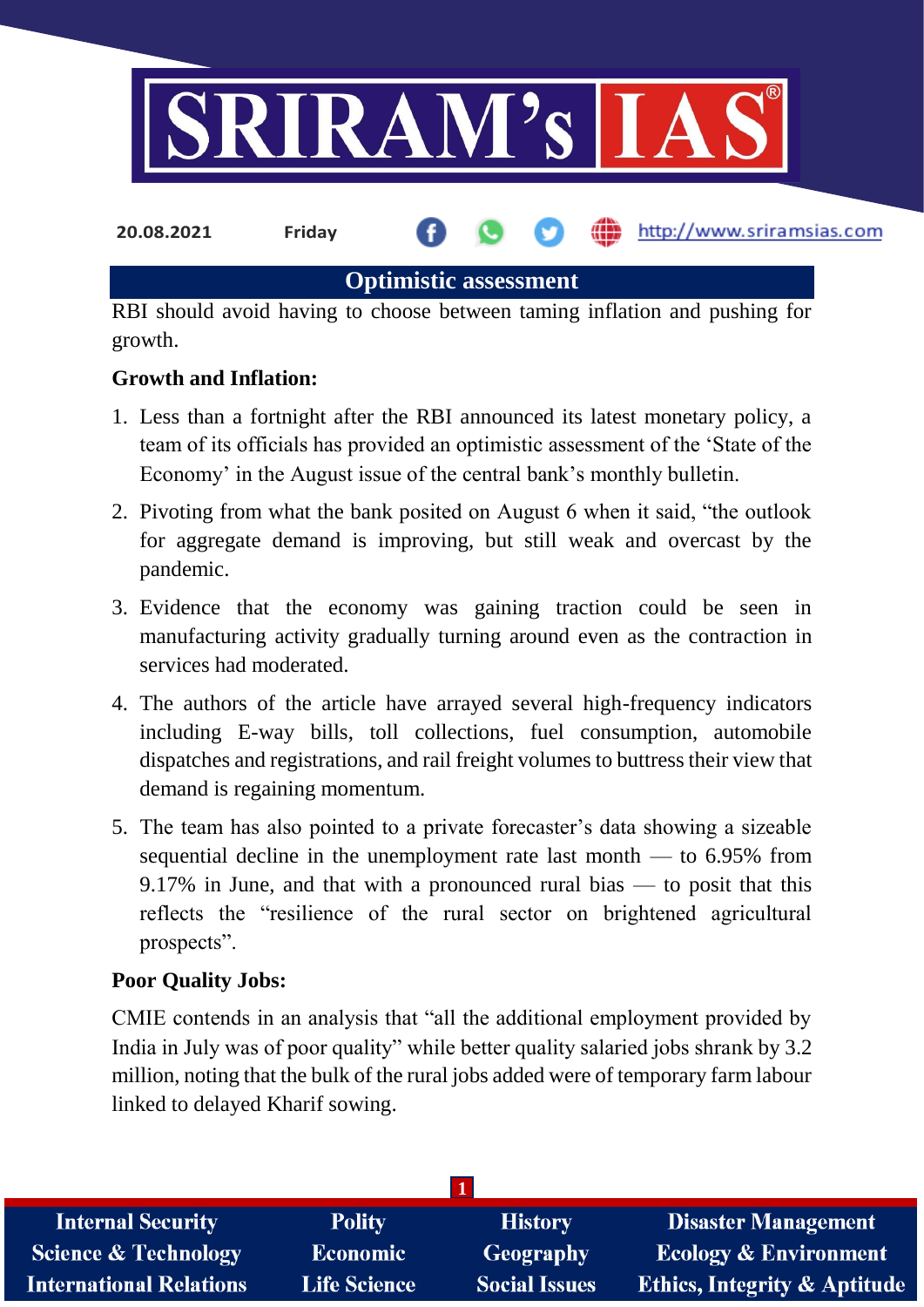

**Arms and the women**

Gender parity in the Army is happening at a slow pace and is mostly led by the courts.

### **Women in Army:**

- 1. Women have been fighting a tough and uphill battle for equal opportunities in the Indian Army. In a landmark judgment in February 2020, the Supreme Court asked the Government to abide by its own policy and grant permanent commission to women in the Short Service Commission and give them command postings in all services other than combat.
- 2. In The Secretary, Ministry of Defence vs Babita Puniya & Others, the top court pointed out that women had played a "significant role" in the army since their induction in 1992 and extending permanent commission to women SSC officers "is a step forward in recognising and realising the right of women to equality of opportunity in the Army".
- 3. Despite the stringent verdict, systemic issues remain in the Army, and women have gone back to court to sort out the issues. Another step towards ensuring that women get an equal opportunity, as laid down by the Constitution, has been taken, when the Court passed an interim order allowing women to appear for the National Defence Academy entrance exam on September 5.
- 4. Till now, women could join the Army through the Indian Military Academy and the Officers Training Academy. The directive allows girls who clear the exam to study at the NDA and then at the IMA or the naval and air force academies and become commissioned officers.

#### **Discriminatory**

- 1. The Bench pointed out that closing a route of entry for women to join the Army was discriminatory. T
- 2. The ruling came on a writ petition argued that Articles 14, 15, 16 and 19 of the Constitution, which uphold the values of equality and allow equal, nondiscriminatory opportunities at work, were being violated by denying eligible women the opportunity.
- 3. Though the legal route has helped overcome some of the hurdles, it will be a long haul before gender parity is fully achieved in the Army.

**2** 

| <b>Internal Security</b>        | <b>Polity</b>       | <b>History</b>       | <b>Disaster Management</b>              |  |
|---------------------------------|---------------------|----------------------|-----------------------------------------|--|
| <b>Science &amp; Technology</b> | <b>Economic</b>     | Geography            | <b>Ecology &amp; Environment</b>        |  |
| <b>International Relations</b>  | <b>Life Science</b> | <b>Social Issues</b> | <b>Ethics, Integrity &amp; Aptitude</b> |  |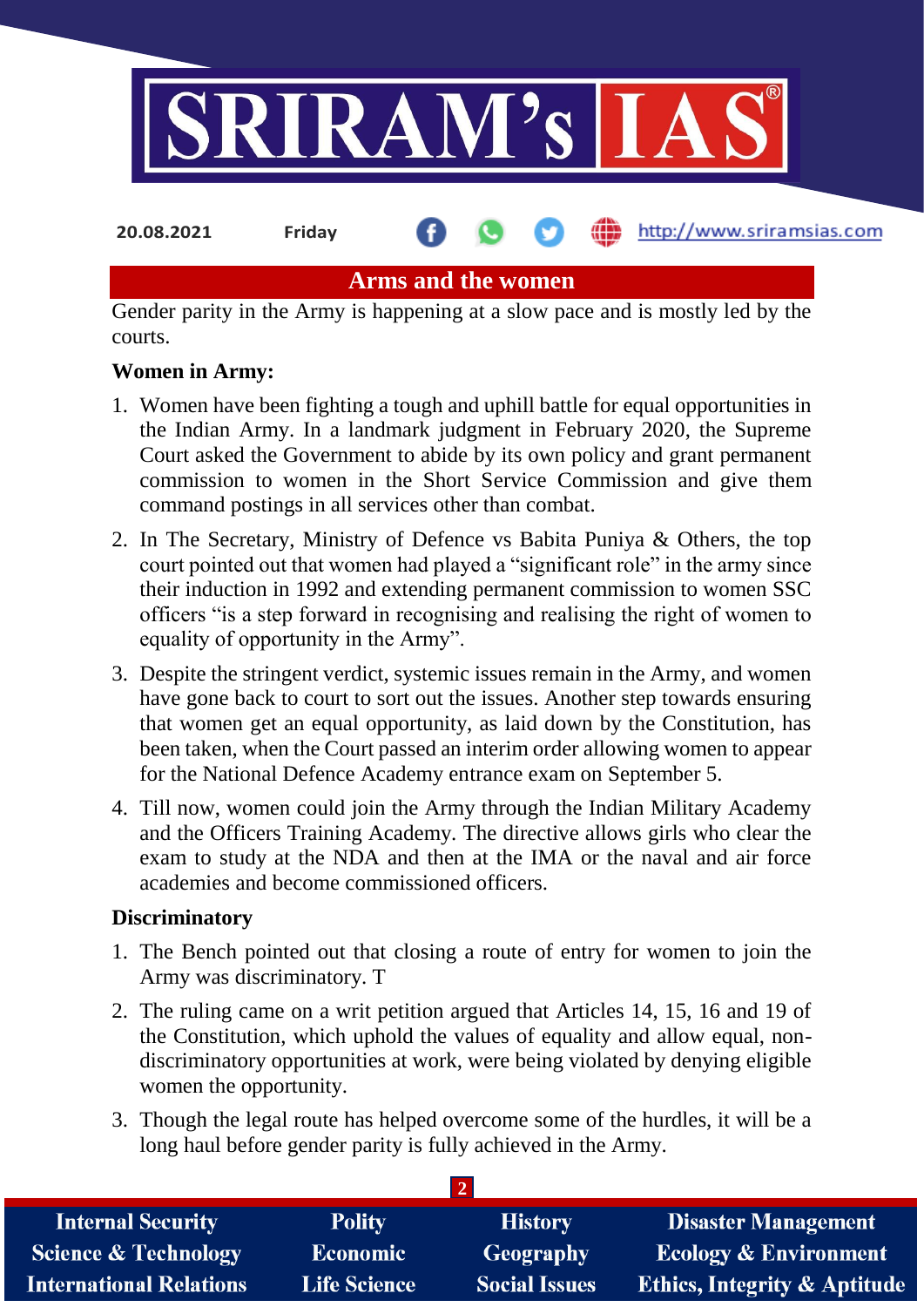

4. In that context, the Prime Minister's Independence Day announcement that girls will be granted admission in the Sainik Schools is a welcome move towards preparing them for an equal role and life in the military.

# **Back to basics**

A preliminary report of a nationwide survey conducted by Lego Foundation in Denmark stated that students give importance to peer interactions, good teachers, fun learning content and knowledge gained from experimental approaches. The UNICEF says that children want to go back to school. We can reasonably assume that these aspirations hold true for Indian children also.

### **Learning Loss:**

- 1. According to various estimates, the pandemic and lockdowns have led to an alarming drop-out rate from schools, migration of children from private to government schools due to inability to pay fees, increased abuse at home, inadequate nutrition, etc.
- 2. Industry experts will agree with the claim that for adults to unlearn and relearn is a very expensive and time-consuming process. Thus, if the foundation of education is weak, any effort at a later stage to strengthen it will only yield sub-optimal results.

#### **Issues to be addressed**

- 1. UNICEF has raised the issue of nutrition. Children, depending on their age group and gender, need to consume 1,000-3,200 calories per day.
- 2. The UNDP Human Development Report 2019 states that students who fall behind may struggle if the level of classroom instruction (based on textbooks that follow ambitious curricular standards) is considerably above their learning level. These problems are exacerbated at higher grades if students are automatically promoted to the next grade without having acquired foundational skills.
- 3. While the National Education Policy (NEP) 2020 proposes pedagogical freedom to the teacher, a content-heavy curriculum forces instructions rather than constructivist engagements by default, as teachers are always short of time.

| <b>Internal Security</b>        | <b>Polity</b>       | <b>History</b>       | <b>Disaster Management</b>              |
|---------------------------------|---------------------|----------------------|-----------------------------------------|
| <b>Science &amp; Technology</b> | <b>Economic</b>     | Geography            | <b>Ecology &amp; Environment</b>        |
| <b>International Relations</b>  | <b>Life Science</b> | <b>Social Issues</b> | <b>Ethics, Integrity &amp; Aptitude</b> |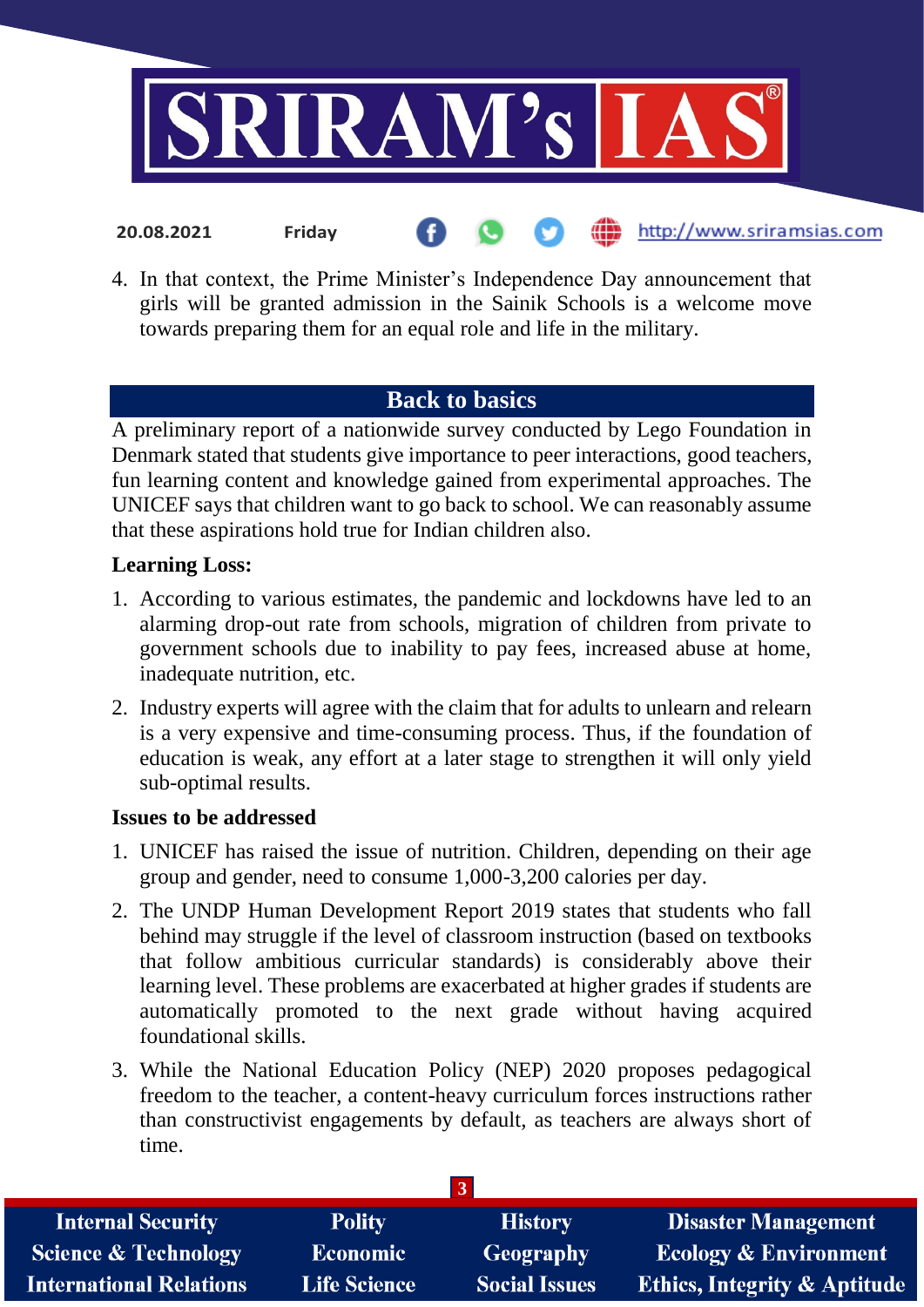

4. As a result, students simply consume what they are taught; they don't become creators. Supporting slower foundational development while focusing on the essentials will allow for deeper and more meaningful learning.

### **Need for skilled teachers**

**20.08.2021 Friday**

- 1. The National Curriculum Framework for Teacher Education 2009 quoted the NEP 1986 which said, The status of the teacher reflects the socio-cultural ethos of the society; it is said that no people can rise above the level of its teachers.
- 2. NEP 2020 has entrusted the intellectual development of kindergarten children from underprivileged sections to matriculation-pass Anganwadi teachers and helpers whose monthly salary is about  $\bar{\xi}10,000$  and  $\bar{\xi}5,000$ , respectively.
- 3. Anganwadi teachers will not be able to fulfil the task of developing underprivileged kindergarten students into creators simply because they lack the expertise to do so. The proposal to upgrade their skills using online methods is grossly inadequate.

### **Working in rural areas**

- 1. If the sight is on the 2030 Sustainable Development Goal for Education, India needs to work on a war footing. It will have to acknowledge that EdTech is a resource of the privileged and learning higher-order cognitive skills requires time and personal support.
- 2. One way is to mobilise students in higher education to contribute three to six months in government-sponsored programmes by working in the most remote and underdeveloped areas to educate children and teachers.
- 3. Private companies could also sponsor mentorship programmes where employees spend about a month on the field. This will have a transformative effect on all the participants involved. Current solutions appear to be designed in the cloud without adequate exposure of the ground.

The ability to successfully satisfy Sustainable Development Goal 4 will depend on the priority afforded to school education. And with budgetary allocations based on priority, the question that begs to be asked is, what is the priority of school education?

| <b>Internal Security</b>        | <b>Polity</b>       | <b>History</b>       | <b>Disaster Management</b>              |
|---------------------------------|---------------------|----------------------|-----------------------------------------|
| <b>Science &amp; Technology</b> | <b>Economic</b>     | <b>Geography</b>     | <b>Ecology &amp; Environment</b>        |
| <b>International Relations</b>  | <b>Life Science</b> | <b>Social Issues</b> | <b>Ethics, Integrity &amp; Aptitude</b> |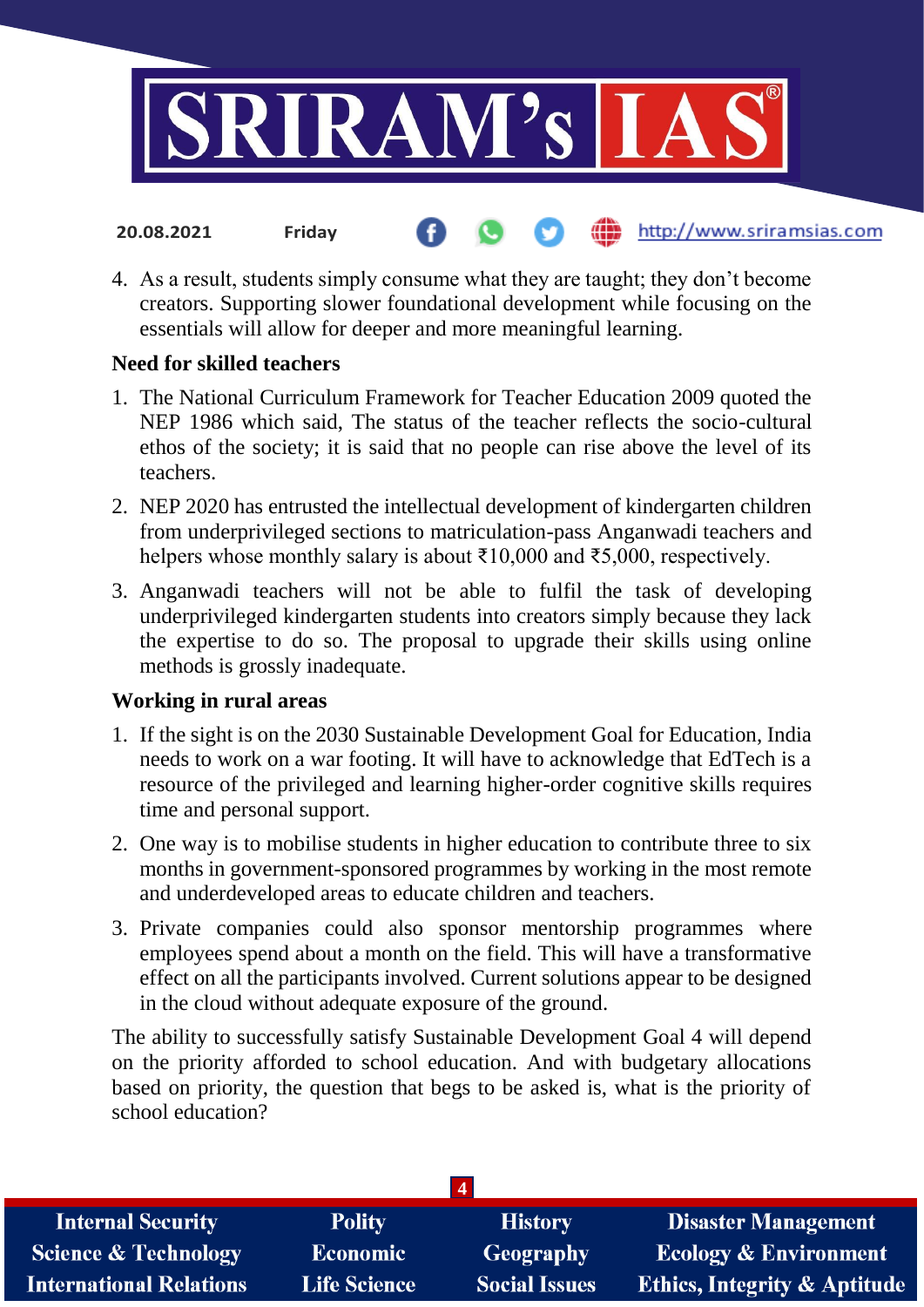

**20.08.2021 Friday**

http://www.sriramsias.com

# **Is a caste census desirable?**

It is required to document both the disadvantages and privileges of various communities in India.

## **Need of Caste Census:**

- 1. At the recently concluded Parliament session, there was a demand to lift the 50% cap on reservation imposed by the Supreme Court through the legislative route. With the 2021 Census coming up, several political parties have demanded a nationwide caste census.
- 2. They argue that a Socio-Economic Caste Census is the only way to make a case to breach the 50% cap on the reservation and rationalise the reservation matrix in the country.

## **50 % Cap on reservation: Against Arguments**

- 1. The 50% cap, as introduced by the court, has not really been argued through. Reservation in our country has been caught in ideological misgivings. It is constructed as though it is the only departure or the main departure from fair competition, but that is simply not true.
- 2. The absence of reservation does not mean that the playing field is level. Reservation is one among many considerations which affect competition among candidates.
- 3. Therefore, I think there is nothing sacrosanct about the 50% limit − it can be exceeded, if necessary, but a clear argument should be given for why this is being done.

### **For Arguments:**

- 1. While one will agree that there is nothing sacrosanct about the 50% cap, I still feel that it is a prudent rule.
- 2. The reservation policy is one of the elements of the larger structure of democratic constitutionalism in India that by definition subscribes to the argument of equality of citizens. Reservation, no matter how extensive, is going to cater only to a small proportion of those who are entitled to it.
- 3. Exceptionally, however, reservation can be accepted, extended, but we do need to know very well that the rule is 50% and if there is an extension, it is an exception.

| <b>Internal Security</b>        | <b>Polity</b>       | <b>History</b>       | <b>Disaster Management</b>              |
|---------------------------------|---------------------|----------------------|-----------------------------------------|
| <b>Science &amp; Technology</b> | <b>Economic</b>     | Geography            | <b>Ecology &amp; Environment</b>        |
| <b>International Relations</b>  | <b>Life Science</b> | <b>Social Issues</b> | <b>Ethics, Integrity &amp; Aptitude</b> |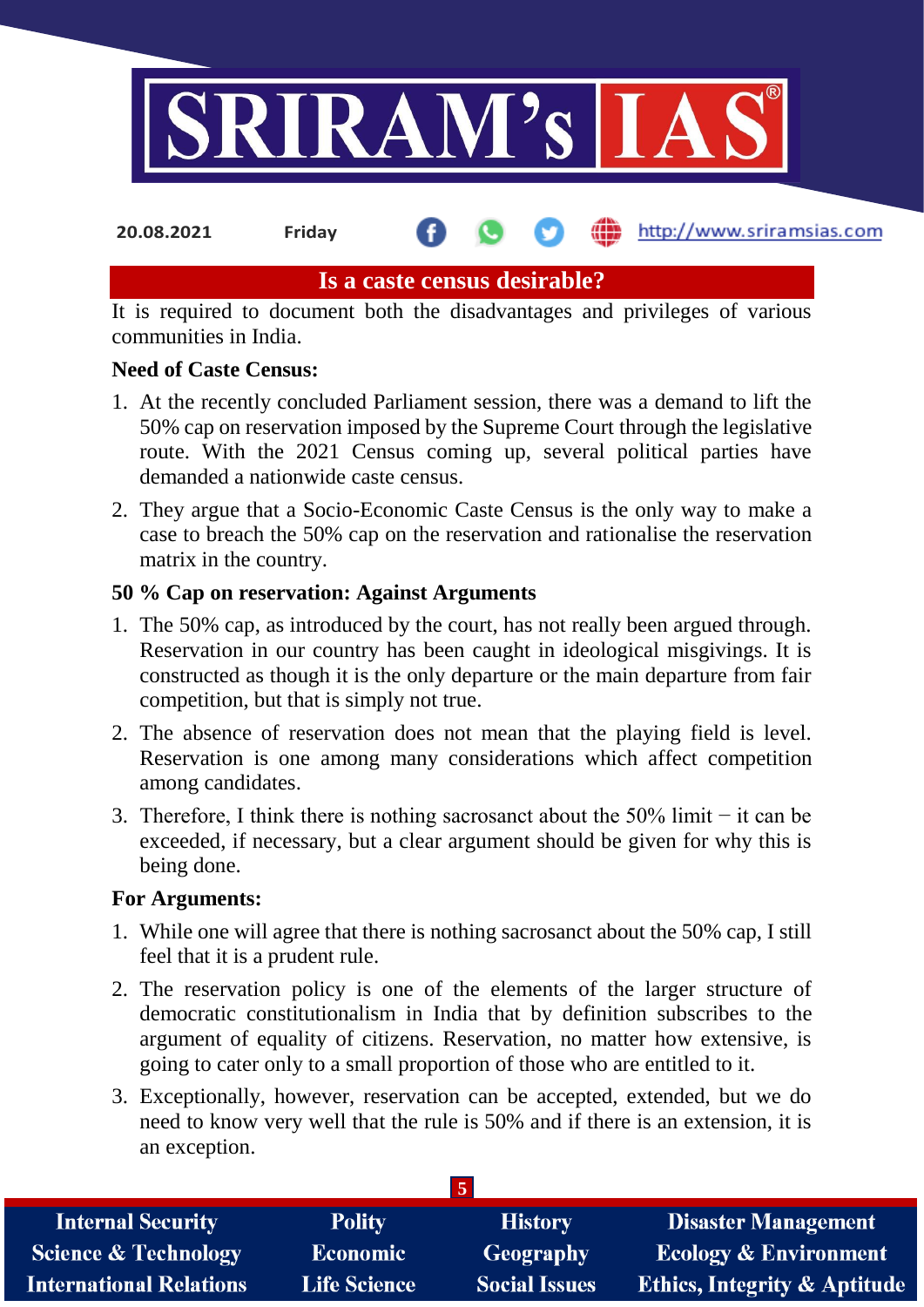

- http://www.sriramsias.com **20.08.2021 Friday**
- 4. The way it is practised has invariably led to [the growth of] elites among castes and communities. These elites within the castes have tended to exercise their dominance over their very communities and not let them exercise the kind of freedoms or search for equality, which any democratic polity deserves.
- 5. Eventually, the bent in a good society should not be to preserve caste but to strengthen democracy. Therefore, we need to see where the convergence lies.
- 6. The more you actually begin to dole out reservation, the more the tendency to preserve caste, protect it, precisely because that becomes the bastion for the dole.

#### **Caste Census:**

- 1. A caste census is absolutely desirable in India today. And the purpose of a caste census is not merely geared to the reservation issue; a caste census would actually bring to the fore the large number of issues that any democratic country needs to attend to, particularly the number of people who are at the margins, or who are deprived, or the kind of occupations they pursue, or the kind of hold that institutions like caste have on them.
- 2. This information is absolutely necessary for any democratic policymaking.
- 3. The courts in India have often emphatically said that it is important to have adequate data with regard to the reservation. Very often, States have shied away from gathering this data.
- 4. Now, data gathering itself is a big problem because it can become very, very invasive. But we need to actually balance it with enabling people and asserting citizen equality.

#### **Privilege and Disadvantage**

- 1. We have got locked into a mindset where we think only those communities which want welfare benefits from the state must be enumerated.
- 2. We should not be associating the enumeration of communities only with welfare programmes, that is to say only with communities that are, in some sense, needy.
- 3. Caste is not only a source of disadvantage; it is also a very important source of privilege and advantage in our society. Caste enumeration is also required to document, as far as possible, this privilege.

**6**

| <b>Internal Security</b>        | <b>Polity</b>       | <b>History</b>       | <b>Disaster Management</b>              |
|---------------------------------|---------------------|----------------------|-----------------------------------------|
| <b>Science &amp; Technology</b> | <b>Economic</b>     | Geography            | <b>Ecology &amp; Environment</b>        |
| <b>International Relations</b>  | <b>Life Science</b> | <b>Social Issues</b> | <b>Ethics, Integrity &amp; Aptitude</b> |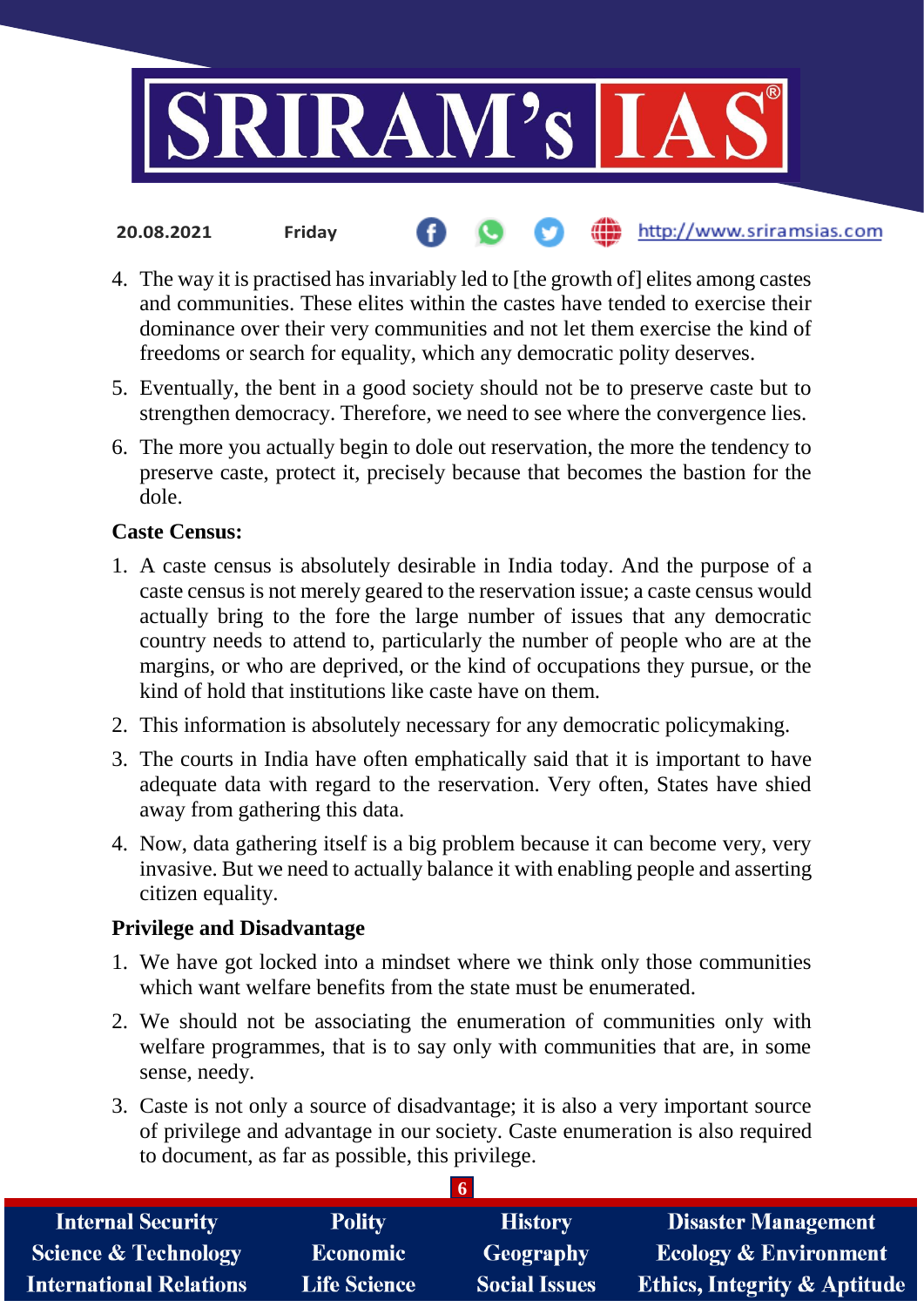

- 4. We have to stop thinking of caste as being applicable to only disadvantaged people, poor people, people who are somehow lacking. The opposite is even more true: caste has produced advantages for certain communities, and these also need to be recorded.
- 5. In my opinion, when everyone's caste is counted, we will finally come out of the unhelpful mindset of thinking of caste as an exception meant only for those who are supplicants of the state.
- 6. The state has helped privileged communities far more, even though this help has not taken the explicit form of programmes like a reservation. The naming and counting of caste is a difficult thing that we have to pass through in order to bring about a future when it will not matter as much as it matters today.
- 7. The main need is that of exposing privilege. There are also important questions of demands coming up because of mismatches between the numbers that we come out with and the share in resources that different communities have. This is a kind of nightmare that all governments fear.

# **The democratic dividends of enumeration of caste and the risk**

- 1. Counting of caste does not necessarily perpetuate caste or the caste system. However, under certain conditions, enumeration of caste for cultivating elitism can be a backward step to hold on to caste. But that is concerning the elites.
- 2. Overall, the democratic dividends of enumeration of caste are much higher. There are a lot of myths that actually deprive a large number of people, particularly on the margins.
- 3. Let's take the case of Karnataka. For a long time, there were claims that among the castes, the Lingayats are the most numerous. But a lot of other studies have brought out that this may not be true. These myths can be debunked through a caste census.

# **Power of controlling data:**

**20.08.2021 Friday**

1. We have had two exercises of a caste census — one carried out by the Union government in 2011 and another by the Karnataka government in 2015. Data from both censuses have not been made public and the governments have also disputed the data.

| <b>Internal Security</b>        | <b>Polity</b>       | <b>History</b>       | <b>Disaster Management</b>              |
|---------------------------------|---------------------|----------------------|-----------------------------------------|
| <b>Science &amp; Technology</b> | <b>Economic</b>     | Geography            | <b>Ecology &amp; Environment</b>        |
| <b>International Relations</b>  | <b>Life Science</b> | <b>Social Issues</b> | <b>Ethics, Integrity &amp; Aptitude</b> |
|                                 |                     |                      |                                         |